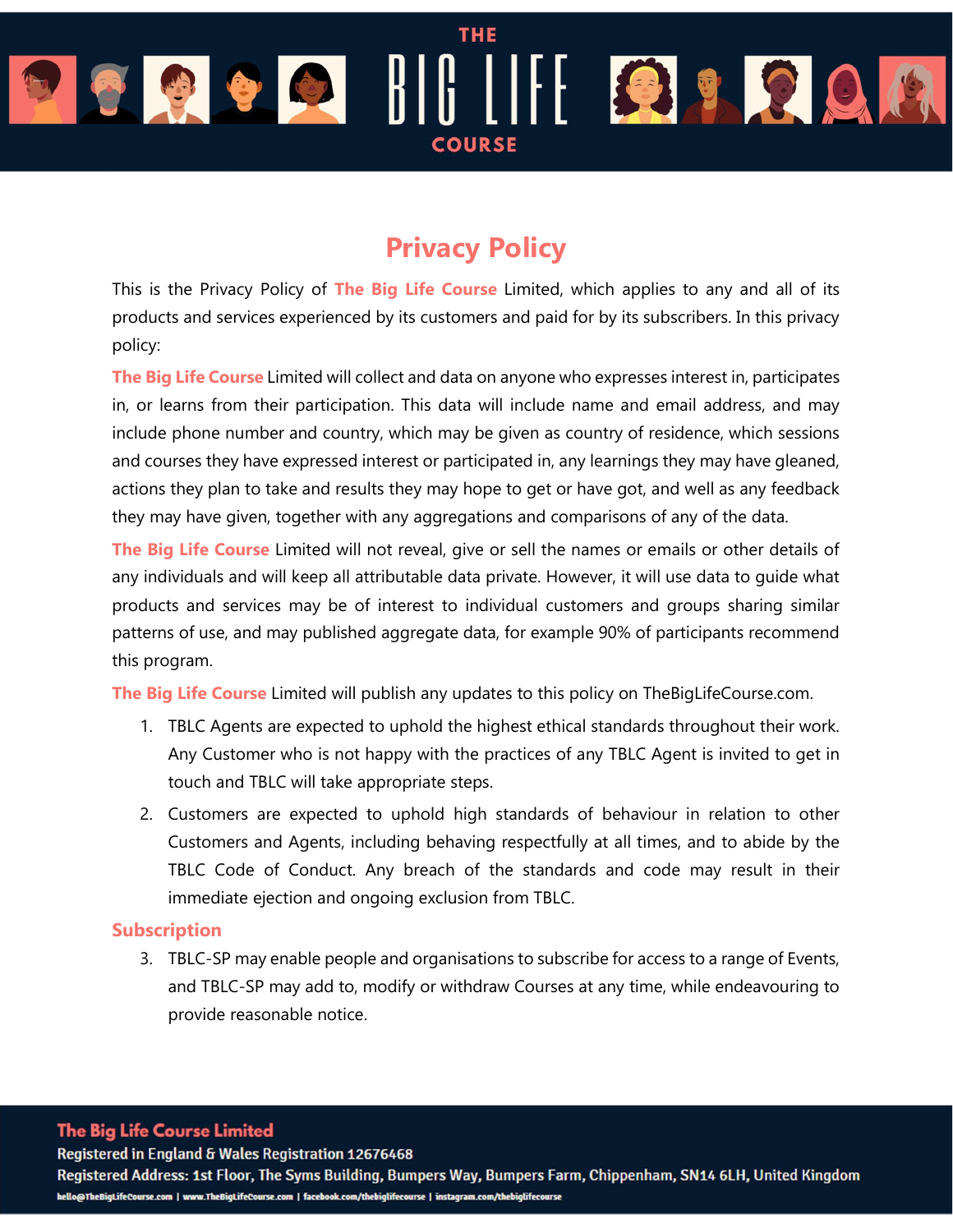# **CONTINUED**

4. Customers may choose the Events that they attend and are under no obligation to attend any Event except where they have made a booking.

# **Attendance**

- 5. Customers are asked to notify TBLC of their proposed attendance at any and all events, and are expected to arrive in advance of the start of each Event they wish to attend.
- 6. Attendance at TBLC-SP Events will usually be restricted to Customers. However, TBLC-SP, at its discretion, may make selected events open, e.g. to Customers' contacts and friends.
- 7. People with pre-existing mental conditions, should not participate in TBLC, and people who are undergoing therapy should not participate without the approval of their therapist.

# **Disclaimer**

- 8. TBLC will generate greater awareness of big questions about life. Customers who find that they encounter any distress are expected to notify TBLC-SP and seek professional help.
- 9. Neither TBLC-SP nor its agents are responsible for any interpretation or mis-interpretation, nor any action nor absence of action, by any Customer during or arising from their participation in any TBLC Event.

### Payment

- 10. TBLC-SP will usually charge a one-off, per-person, registration fee and a monthly fee, that will provide access to TBLC Events.
- 11. Subscribers are required to pay for TBLC in advance of the period or Event to which payment pertains. Non-payment for a relevant period may result in the associated Member being unable to participate in TBLC until payment is made.
- 12. Subscribers may cancel a Members' subscription at any time. They may in future choose to renew, when a re-registration fee will be payable.

# Copyright

- 13. Customers may quote TBLC Agents, including wordage provided at Events, providing due attribution is given, however TBLC Content remains subject to the general laws on copyright and the restrictions so implied.
- 14. Customers are prohibited from naming, attributing quotations of other Customers, or referring to them by name outside TBLC Events, without their express written permission.
- 15. TBLC may seek and Customers may choose to give written and other recorded endorsements of TBLC, in particular and/or in general.

### **The Big Life Course Limited**

Registered in England & Wales Registration 12676468

Registered Address: 1st Floor, The Syms Building, Bumpers Way, Bumpers Farm, Chippenham, SN14 6LH, United Kingdom hello@TheBigLifeCourse.com | www.TheBigLifeCourse.com | facebook.com/thebiglifecourse | instagram.com/thebiglifecourse